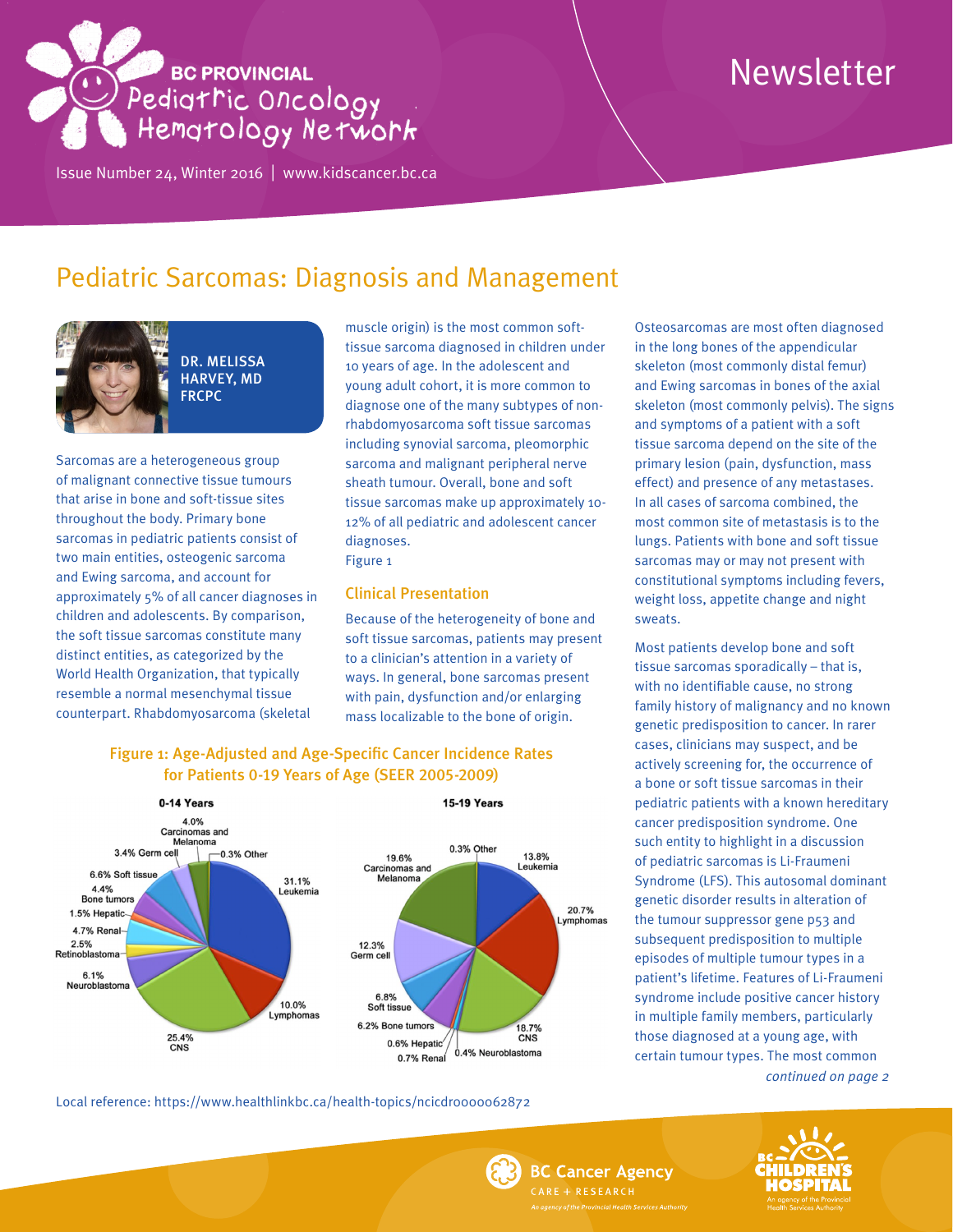#### *Pediatric Sarcomas continued from page 1*

malignancies seen in patients with p53 mutations include osteosarcoma, rhabdomyosarcoma, adrenocortical carcinoma, breast carcinoma and various brain tumours. In a person with LFS, the cumulative incidence of cancer by the age of 50 is approximately 65% in males and 90% in females. This exceedingly high risk makes surveillance and early detection of tumours important. Oncologists at Sickkids Hospital in Toronto have shown that very specific surveillance program with routine clinical examinations, brain and body MRI, ultrasound, bloodwork and other specific radiologic testing can help to improve survival in patients with LFS (Villani et al. 2011. Lancet Oncology).

#### Diagnosis and Staging

Many radiographic modalities are used in the diagnosis and staging of a patient with suspected sarcoma. When an osseous lesion is suspected, a radiograph in two planes should be part of the initial diagnostic evaluation. Plain x-rays may be less helpful in the case of soft tissue sarcomas. Next, cross-sectional imaging of the primary lesion with computed tomography (CT) or magnetic resonance imaging (MRI) is done to obtain three dimensional measurements (this is of prognostic importance in soft tissue sarcomas) and to illustrate the effect of the lesion on surrounding organs and neurovascular structures. Staging work up commonly includes CT scan of the lungs and either bone scan or positron emission tomography (PET) scan depending on local protocols. Many of the Children's Oncology Group (COG) trials are investigating the role and utility of PET scan in the diagnosis, staging and follow up of sarcoma patients. Because patients with suspected sarcomas receive a number of scans it is important for community sites and tertiary centers to strive for a coordinated approach to minimize unnecessary radiation exposure and sedations. On a case by case basis, further staging evaluations may include bilateral bone marrow studies and/or lumbar puncture.

While radiographic tests will describe the location and extent of primary sarcoma

lesions and any metastatic disease, they are limited in their ability to diagnose any specific malignancy by name. Therefore, pathologic analysis of a biopsy or resection specimen is an important step in the diagnostic work up of these patients. Our pathology colleagues use histological, immunohistochemical and, more recently, cytogenetic/molecular techniques to precisely diagnose individual entities on the wide spectrum of bone and soft tissue sarcomas. Cytogenetic alteration, commonly chromosomal translocations, can greatly assist in the diagnosis and prognostication process. EWS gene rearrangements on chromosome 22, most commonly translocation EWS-FLI1, occur in greater than 95% of Ewing sarcoma family of tumours. Similarly, work by Dr. Poul Sorensen at the BC Cancer Agency documented a translocation between chromosome 12 and chromosome 15 resulting in ETV6-NTRK3 fusion now used to diagnose and distinguish infantile fibrosarcoma from adult forms of fibrosarcoma. In rhabdomyosarcoma alterations involving the FOXO1 locus on chromosome 13 (PAX3/FOXO1; PAX7/ FOXO1) indicate a poorer prognosis and may be more important than alveolar vs. embryonal histology when it comes to prognostication and risk stratification.

#### **Treatment**

Once the diagnosis of a bone or soft tissue sarcoma is made, treatment planning begins immediately. The main goal of treatment is to achieve local control of the tumour(s) using surgery, radiation or both. Generally speaking, the role for chemotherapy is for the control of macroscopic or microscopic metastases. This multimodality approach to the management of sarcomas has been studied and improved upon by way of collaborative group clinical trials as was discussed in the Spring 2016 Newsletter. Through these clinical trials, significant improvements in outcomes have been seen for patients with sarcomas as a whole. For example, as a result of the COG trial AEWS 0031 it was demonstrated that interval compressed chemotherapy (given every 2 weeks instead of every 3 weeks) significantly improves event free and overall survival in

localized Ewing Sarcoma patients. This is now the standard of care for such patients. Unfortunately, despite many series of clinical trials over the past few decades, the prognosis for patients with metastatic or recurrent sarcomas remains very poor.

Effective multimodal treatment of bone and soft tissue sarcomas necessitates excellent care by a multidisciplinary team. A physician team consisting of specialists from pediatric oncology, radiation oncology, surgery, pathology and radiology is required. Further, the importance of the allied health team for these patients must be highlighted. Physiotherapy and occupational therapy, dietetics, social work, child life and spiritual care are some of the services integral to the best management of the supportive care and psychosocial needs of these complex patients and their families.

#### Post Treatment

While we are encouraged by improvements in the survival of many patients with sarcomas this comes at the cost of late effects of treatment in a large number of survivors. These long term effects of treatment are a result of chemotherapy and can be exacerbated by having had combination treatment with radiation and/ or surgery. These patients require not only ongoing surveillance for recurrence of the sarcoma but a multisystem screen for long term toxicities. Among the body systems most affected are the heart (anthracyclines, radiation), kidneys (alkylators, radiation) and gonads (alkylators, radiation). It is well known that fertility for both male and female survivors of sarcoma therapy can be significantly impacted. Oncofertility is a field that is starting to gain awareness and momentum with multidisciplinary care involving pediatric oncologists, endocrinologists, gynecologists, urologists and specialists in reproductive medicine. Survivors may also develop second malignancies as a result of exposure to chemotherapy (etoposide, alkylators) and radiation. A well established late effects clinic exists at BC Children's Hospital but long term follow-up for survivors of childhood cancer is also done at satellite and community sites.

*continued on page 4*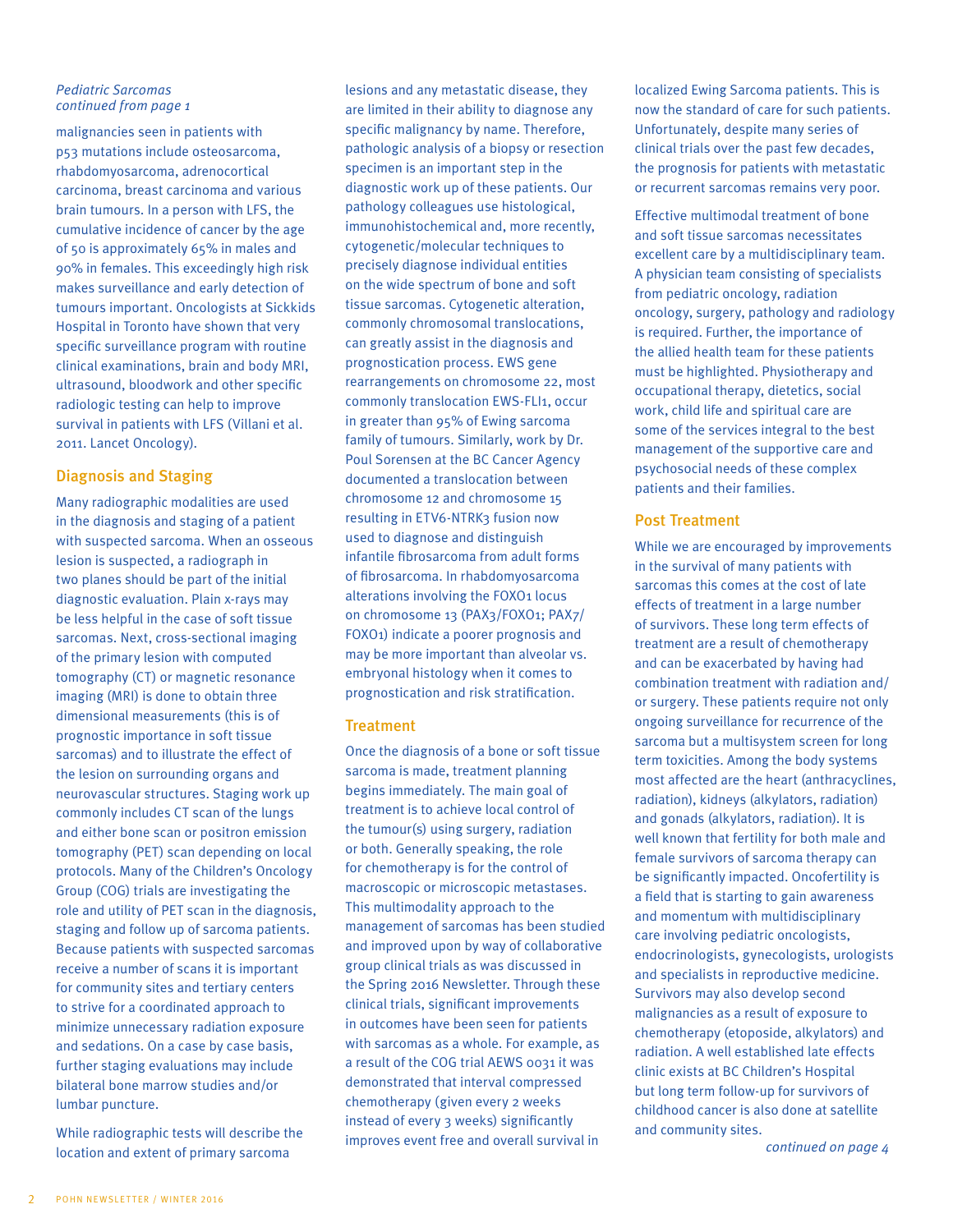# LEAF Clinic opens for adult survivors of childhood cancer

Adult survivors of childhood cancer in BC now have the expert care and followup their health requires thanks to the establishment and opening of the BC Cancer Agency's Late Effects Assessment and Follow-up (LEAF) Clinic this summer. The Clinic is part of the broader Adult Childhood Cancer Survivors Program at BC Cancer Agency, and is located in Vancouver, serving the entire province of BC. The Clinic is the result of substantial effort and commitment of many of these survivors and their families, as well as the medical teams who cared for them.

The staff at the LEAF Clinic : Dr. Karen Goddard, radiation oncologist, BC Children's Hospital and BC Cancer Agency, Kimberley-Anne Reid, Nurse Practitioner , and Beverley Biggs, Counselor share their insights here.

#### What is the need for this clinic on a population basis?

On average, 10,400 North American children will develop cancer each year and, thanks to multiple treatment modalities and improved care, over 80% will be longterm survivors. There are approximately 3000 such survivors in BC diagnosed with childhood cancer since 1970 who are now adults. Depending on the treatment they received, these patients are at differing levels of risk for late effects including physical problems such as organ damage and secondary tumours, and psychosocial problems such as depression, anxiety and neuro-cognitive challenges.

#### What are the plans to reach out to patients who may not know they are at risk?

The LEAF Clinic has started a comprehensive recall program and is attempting to connect with every adult childhood cancer survivor so that we can assess and monitor their health for late effects and provide the best care possible going forward. Primary care providers can play an important role in helping to identify and refer such patients whose records may not have been maintained, but for whom monitoring is still important.



The LEAF Clinic welcomed its first patients. Team members left to right: Dr. Karen Goddard, Medical Director, Beverley Biggs, Counselor, and Kimberley-Anne Reid, Nurse Practitioner.

#### What types of services will be provided at the LEAF Clinic?

The Clinic provides both medical and psychosocial support. Medically, each patient's past cancer diagnosis and treatment is reviewed and their health problems are assessed. Future risks are also discussed and a surveillance and treatment plan is prepared. Investigations are then ordered as needed with primary care providers and specialists receiving summary reports. The counselor meets with patients and assesses them for psychosocial issues. Advocacy and referrals are made to community and health care providers along with advice to assist with future planning.

#### How can patients access services of the LEAF Clinic?

Patients can self-refer, be referred by their family physician, by BC Children's Hospital, the BC Cancer Agency, or by or an allied health/community professional. Patients

must have been diagnosed at age 17 or under, be currently over age 18 , five years off of active treatment and discharged from BC Children's Hospital.

#### LEAF Clinic contact information

Tel: 604.877.6070 Toll Free: 1.844.667.6070 Email: [ACCS@bccancer.bc.ca](mailto:ACCS@bccancer.bc.ca)

Website: [www.bccancer.bc.ca/health](http://www.bccancer.bc.ca/health-professionals/professional-resources/late-effects-assessment-follow-up)[professionals/professional-resources/late](http://www.bccancer.bc.ca/health-professionals/professional-resources/late-effects-assessment-follow-up)effects-assessment-follow-up

#### **Contact**

Dr. Karen Goddard (Medical Director) [kgoddard@bccancer.bc.ca](mailto:kgoddard@bccancer.bc.ca)

Kimberley-Anne Reid (Nurse Practitioner) [Kimberley-Anne.Reid@bccancer.bc.ca](mailto:Kimberley-Anne.Reid@bccancer.bc.ca)

Beverley Biggs (Counsellor) [Beverley.biggs@bccancer.bc.ca](mailto:Beverley.biggs@bccancer.bc.ca)

Avril Ullett (Program Leader) [avril.ullett@bccancer.bc.ca](mailto:avril.ullett@bccancer.bc.ca)